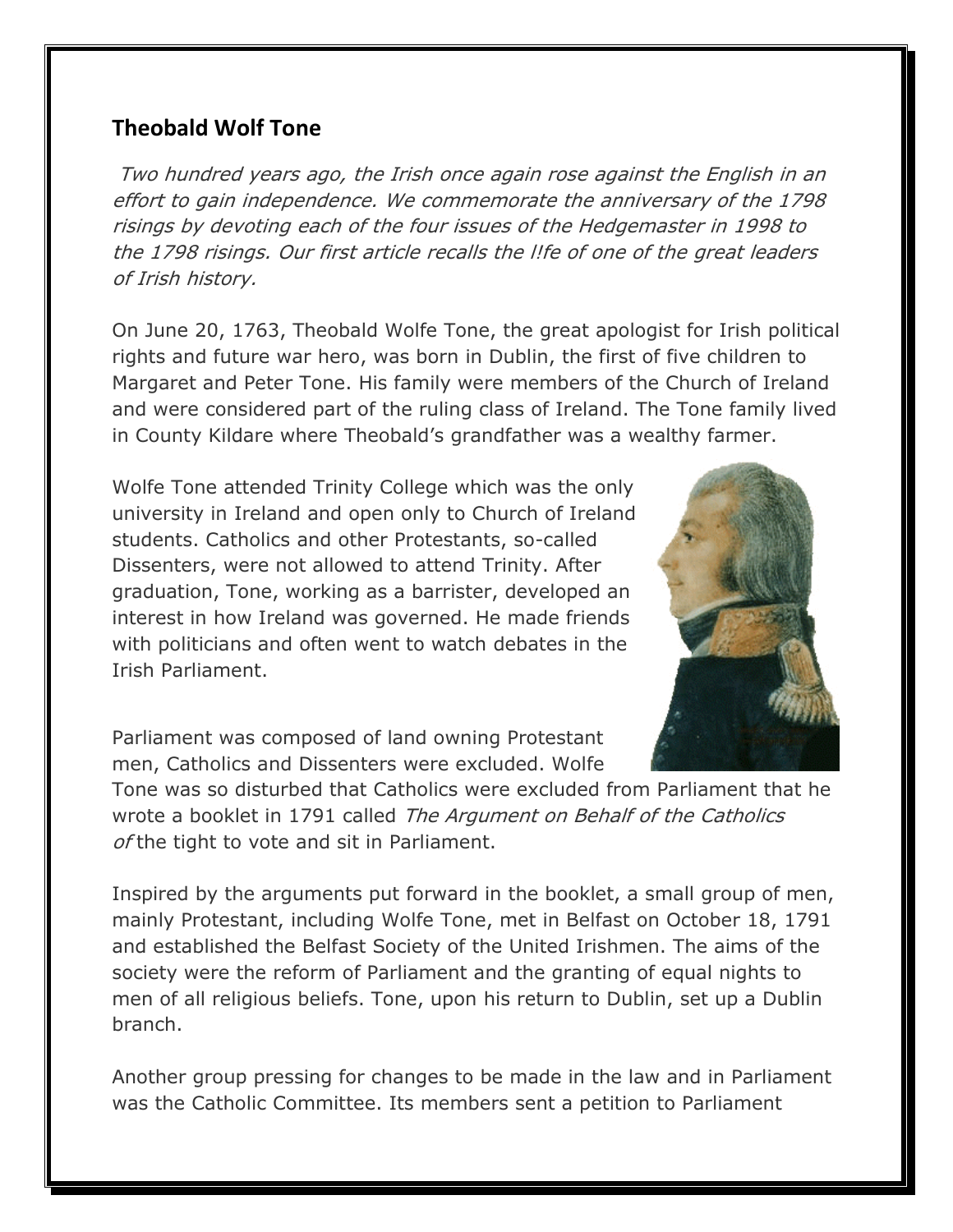asking that Catholics be given full rights as citizens. Parliament would not even consider the petition. The Committee decided to mount a vigorous campaign to promote its agenda and, because of his writings, appointed Wolfe Tone as Secretary and Agent in 1792.

Shortly after joining the Committee, Tone and five delegates left for London to hand a grievance petition to King George III. King George instructed the Irish Parliament to do something about the Irish situation. After much debate, the Dublin parliament passed the Catholic Enfranchisement Act in April 1793. This act gave Catholics the right to vote, to go to the university, and to hold certain state jobs. They were still barred from many of the highest positions in Ireland; most importantly, Catholics were still forbidden to sit in Parliament. The Catholic Committee decided that the Act was as good as it was likely to get, so it ended its campaign.

At this time on the continent, by the middle of 1793, France was at war with many countries including England. Nicholas Madgett, an Irishman working for the French government, thought it would be a good idea to send French troops to Ireland to join forces with Irish rebels and drive the British from Ireland. The plan was to use Ireland as a base for attacking England. Madgett needed to find out how much support there would be in Ireland for such as a plan. He contacted the Rev. William Johnson, an Irish clergyman, who was working as journalist in France. Madgett asked Johnson to contact the United Irishmen to determine how much support there would be for a French invasion. On April 1, 1794, Johnson and his friend Cockayne met with Wolfe Tone and other members of the United Irishmen to discuss plans for the proposed invasion. Not untypical, the group was betrayed by Cockayne, a British spy. Wolfe Tone avoided arrest for treason by going into exile in America with his family in August 1795.

To subvert the tyranny of our execrable government, to break the connection with England, the never failing source of all our political evils, and to assert the independance of my country -- these were my objects. To unite the whole people of Ireland, to abolish the memory of all past dissentions, and to substitute the common name of Irishman, in the place of denominations of Protestant, Catholic and Dissenter -- these were my means. ~Tone's Declaration, 1796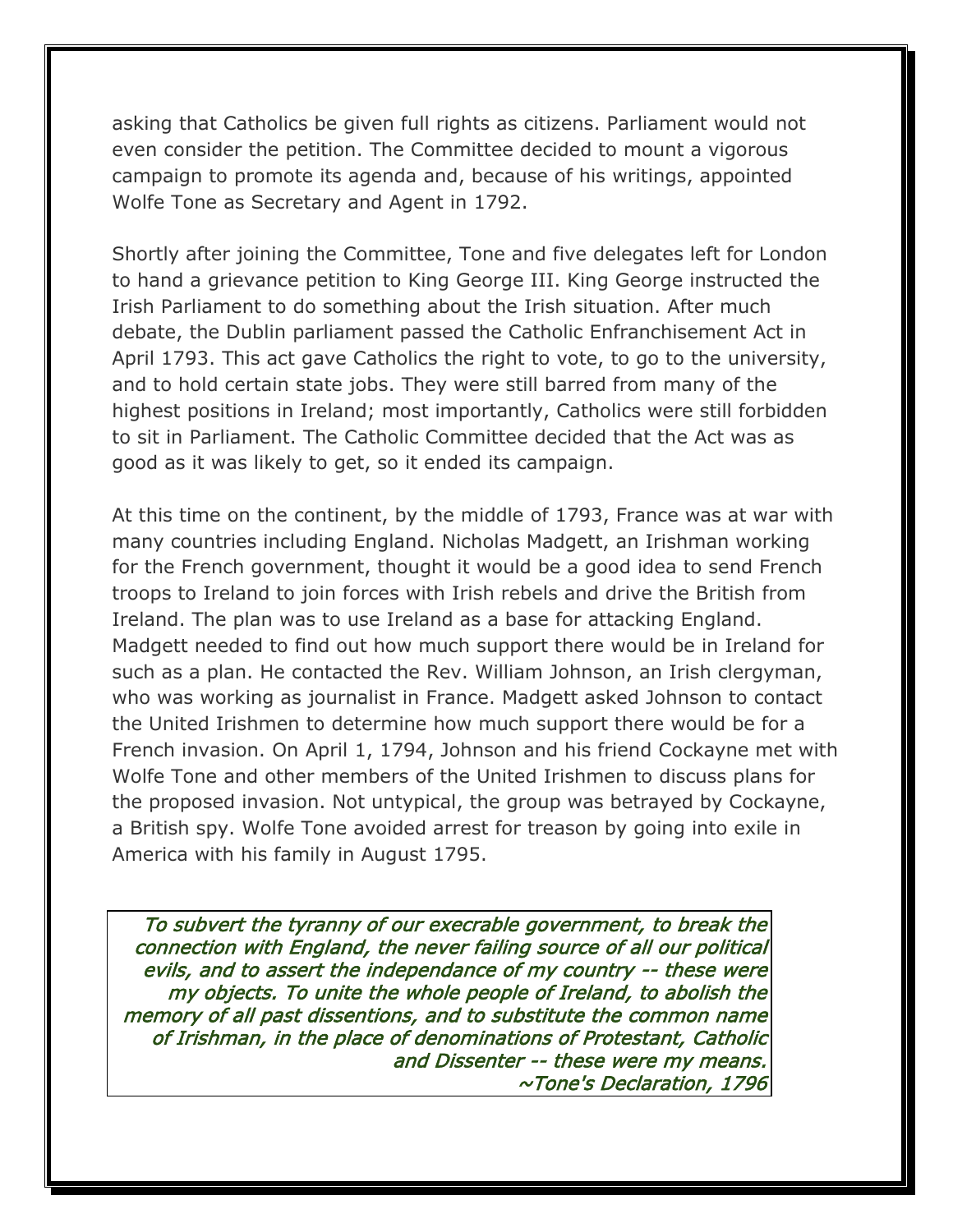Toward the end of 1795, Tone received letters from Ireland saying that the time was right for an uprising. The letters urged him to go to France and ask for military aid. He left for France from New York and after many months of meetings and discussions with members of the French Directory, the Directory decided to send an expedition to Ireland and to make Tone a colonel in the French army. A well respected French leader, General Hoche, agreed to command the expedition.

By the middle of December, a large fleet of forty-five ships and 14,750 men were ready to sail to Ireland. Hoche sailed on the Fraternite; second-incommand, General Grouchy, sailed on the *Immortalite*, with Wolfe Tone aboard the *Indomitable*.

On December 21, 1796, the main force of the fleet arrived off Bantry Bay. However, the *Fraternite*, with commander-in-chief Hoche on board, never arrived. General Grouchy did not want to land without Hoche, so he ordered the ships to wait, a wait that led to the expedition being aborted. The weather turned against the French-Irish mission. On December 23, gale force winds scattered twenty of the ships. The direction and strength of the winds now made it impossible for the ships to land.

On Christmas day, Grouchy's ship was driven out to sea and was unable to sail back to Bantry Bay. On December 29, Tone's ship and the other remaining ships abandoned the attempt to land in Ireland and returned to France. The winds that wrecked the plans for the French liberation of Ireland came to be known as the "Protestant winds." General Grouchy sent Tone to Paris to report the disastrous mission to the Directory.

It was almost two years, after much pleading from Wolfe Tone, before the French Directory agreed to mount another expedition to Ireland. Late in October 1798, General Hardy's fleet with Wolfe Tone on board reached the Donegal coast. The fleet was spotted by the English navy which had been patrolling the coast. The French had been warned of the British presence and wanted Wolfe Tone to leave on a small frigate but he refused. In the fierce battle that was fought, Wolfe Tone manned one of the guns on his ship, but the struggle was in vain and all but two of the French ships were taken.

Wolfe Tone was captured and was recognized. Fettered and on horseback, Tone was rushed to Dublin without delay. He was found guilty of treason and was sentenced to be hanged as a traitor. He asked for a soldier's death by firing squad but was refused. On November 11, 1798 while the soldiers were erecting the gallows to hang a traitor, Tone slashed his own throat. His wound was fatal, but he lingered in great pain for a week. Finally, Wolfe Tone died on November 19, 1798 at the age of thirty-five.